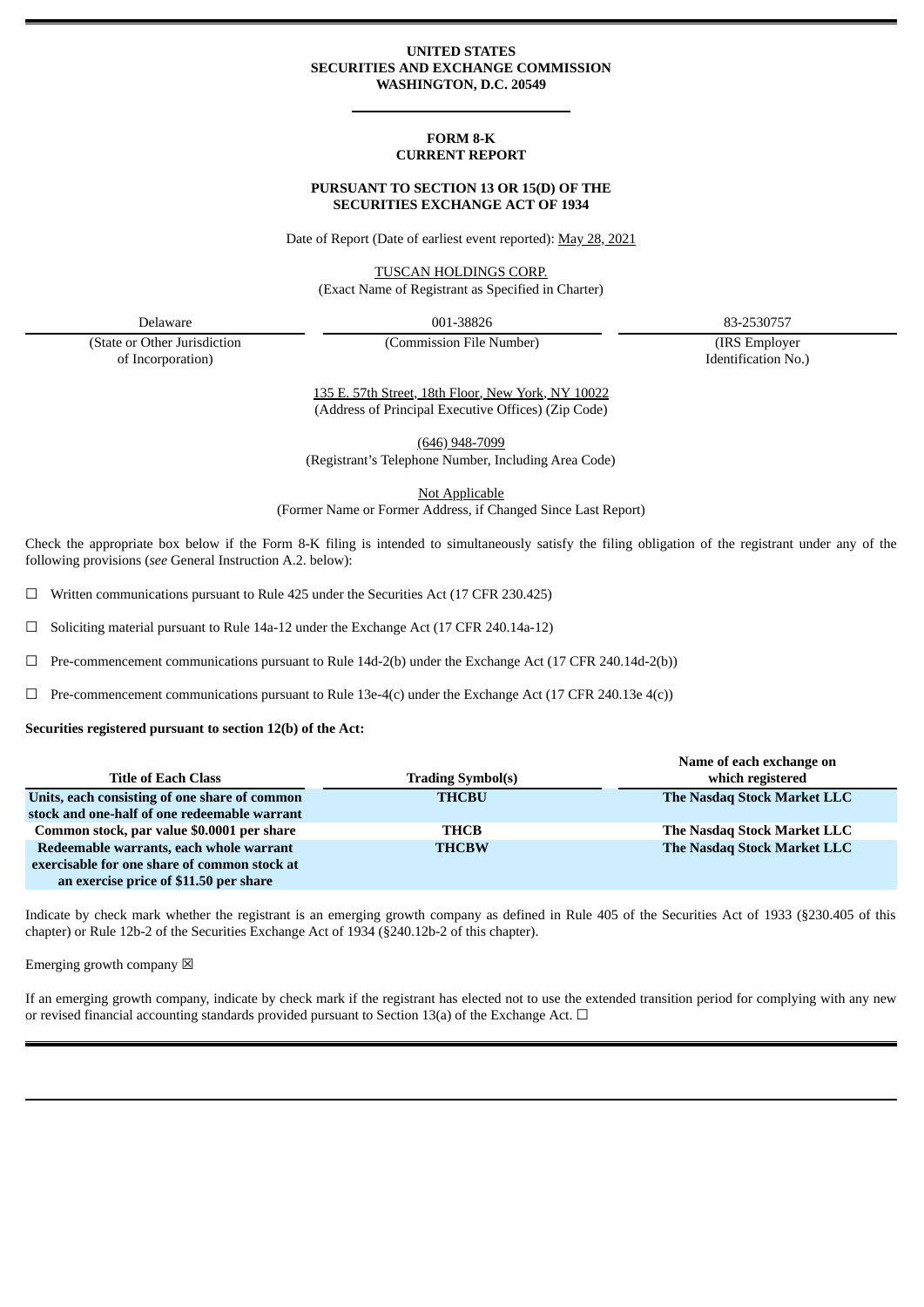## Item 3.01. Notice of Delisting or Failure to Satisfy a Continued Listing Rule or Standard: Transfer of Listing.

On May 28, 2021, Tuscan Holdings Corp. (the "Company") received a written notice (the "Notice") from the Listing Qualifications Department of the Nasdaq Stock Market ("Nasdaq") indicating that the Company is not in compliance with Listing Rule 5250(c)(1) (the "Rule") because the Company failed to timely file its Quarterly Report on Form 10-Q for the quarter ended March 31, 2021 (the "Form 10-Q").

The Notice stated that the Company has sixty days from the date of the Notice, or until July 26, 2021, to submit a plan to regain compliance with the Rule. If Nasdaq accepts the Company's plan, it has the discretion to grant the Company an extension of up to 180 calendar days from the due date of the Form 10-Q (or until November 22, 2021) to regain compliance. This notification has no immediate effect on the listing of the Company's shares on Nasdaq.

The Company is filing its Form 10-Q immediately following the filing of this Current Report on Form 8-K. Accordingly, the Company believes it has regained compliance with the Rule and will not be submitting a plan of compliance to Nasdaq.

The Company issued a press release announcing the foregoing, which press release is attached to this Current Report on Form 8-K as Exhibit 99.1 and is incorporated by reference herein.

# **Item 9.01. Financial Statements and Exhibits.**

(d) Exhibits.

| <b>Exhibit No.</b> | <b>Description</b>                          |
|--------------------|---------------------------------------------|
| 99.1               | 202 <sup>1</sup><br><b>ABCA</b><br>$\cdots$ |
|                    |                                             |

1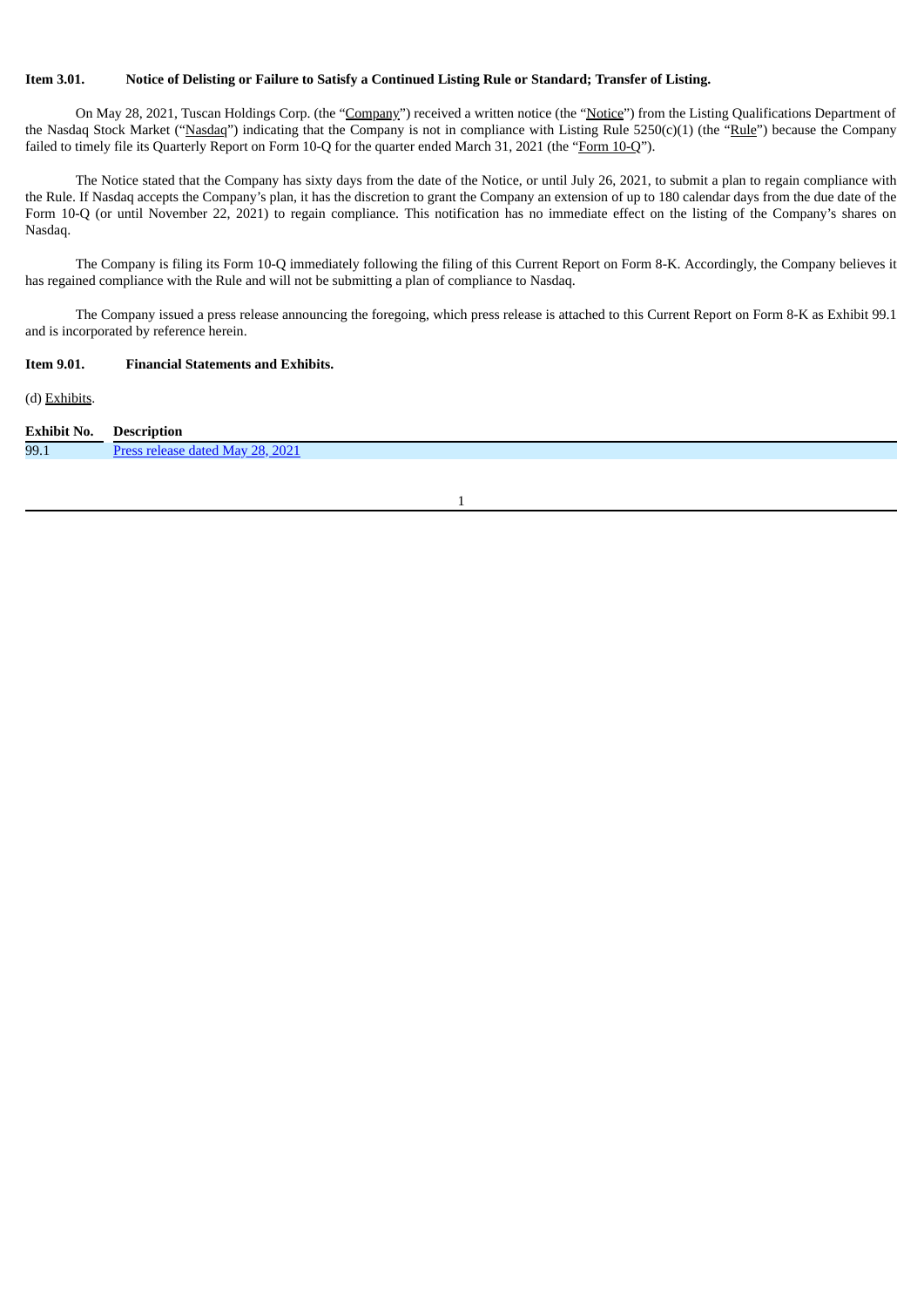# **SIGNATURE**

Pursuant to the requirements of the Securities Exchange Act of 1934, the registrant has duly caused this report to be signed on its behalf by the undersigned hereunto duly authorized.

Dated: June 1, 2021

TUSCAN HOLDINGS CORP.

By: /s/ Stephen Vogel

Name: Stephen Vogel Title: Chief Executive Officer

2